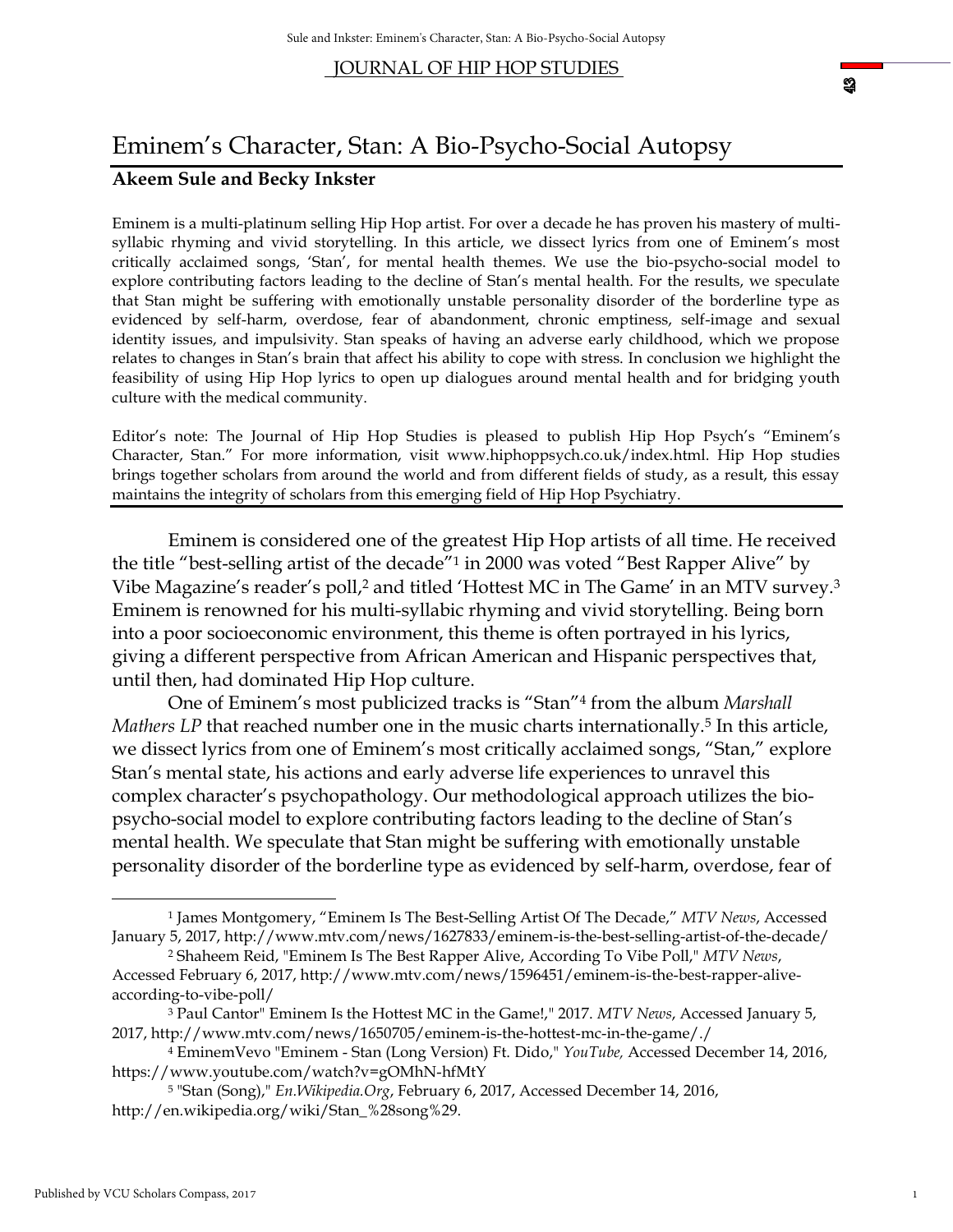#### EMINEM'S CHARACTER .

abandonment, chronic emptiness, self-image and sexual identity issues, and impulsivity. Stan speaks of having an adverse early childhood, which we propose relates to changes in Stan's brain that affect his ability to cope with stress.

In this track, the character, Stan, is upset and writing a letter to Eminem, aka Slim Shady, about his previous fan letters that were not replied to. As the chorus opens, we hear a female voice singing (music artist, Dido) representing Stan's pregnant partner. Her lyrics reference her despair about Stan's increasing obsessions with his idol, Eminem.

In verse 1, Stan comes across as a devoted and knowledgeable Slim Shady fan and identifies with Slim Shady by finding commonalities between his friend's suicide and the suicide of Eminem's uncle.<sup>6</sup> In verse 2, we attain deeper insights into Stan's mental state. Stan initially writes that he isn't mad at Slim Shady for not responding, but based on his prosodic intonation and inflection of his voice the listener can sense Stan's burst of anger and his feelings of betrayal. Stan comments on witnessing his parents' domestic abuse and never knowing his father; again, he attempts to identify with Slim Shady. We speculate that Stan experienced an insecure attachment to his parents as primary care givers (i.e., is a person or persons predominantly responsible for an individual's emotional needs as a child). Bowlby<sup>7</sup> and Ainsworth<sup>8</sup> describe attachment as a social connection that a child fosters (i.e., forms) with a primary caregiver for emotional support and regulation of affect (i.e., help to control changes in moods so they don't become overwhelming or extreme). It has been proposed that this attachment relationship occurs at a 'critical period' between the age of 6 months and 2 years old, enabling the child to hold an internal working model (i.e., based on relationships with your caregivers, e.g., parents, you learn how to love, hate and predict how others relate to you in different situations) as a blueprint for future relationships. Early adverse experiences that effect attachment could contribute to the development of psychopathology that is reflected by insecure future relationships.

Early adverse experiences can alter oxytocin levels (i.e., the 'love' and 'trust' hormone) in the child and primary care giver.<sup>9</sup> Oxytocin's ability to enable an individual to infer other's mental states (i.e., understand and empathize with people's emotions) is important for human interactions as it enables an individual to read social cues.<sup>10</sup> Since oxytocin is a hormone that promotes social interactions, disruptions to this neuropeptide could partly explain why Stan is alienating himself from his partner and feels betrayed by Slim Shady. Early adverse life experiences can also lead to epigenetic

 $\overline{a}$ 

\$

<sup>6</sup> David LaChapelle "Eminem Blows Up," *Rolling Stone*, Accessed January 9, 2017, http://www.rollingstone.com/music/news/eminem-blows-up-20091105?page=2

<sup>7</sup> John Bowlby, *Attachment: Attachment and Loss Volume 1* (New York: Basic Books, 1969). John Bowlby, *Attachment and Loss Volume 2: Separation, Anger and Anxiety*, (London: Hogarth Press, 1973).

<sup>8</sup> Mary Dinsmore Ainsworth, "The Development of Infant-Mother Attachment, in *Review of Child Development Research*, ed. B. Cardwell & H. Ricciuti (Chicago: University of Chicago Press, 1973).

<sup>9</sup> Barbara Stanley and Larry J. Siever, "The Interpersonal Dimension of Borderline Personality Disorder: Toward a Neuropeptide Model," *American Journal of Psychiatry* 167, no. 1 (2010): 24-39.

<sup>&</sup>lt;sup>10</sup> Gregor Domes, Markus Heinrichs, Andre Michel, Christoph Berger, and Sabine C. Herpertz, "Oxytocin Improves 'Mind-Reading' In Humans," *Biological Psychiatry* 61, no. 6 (2007): 731-733.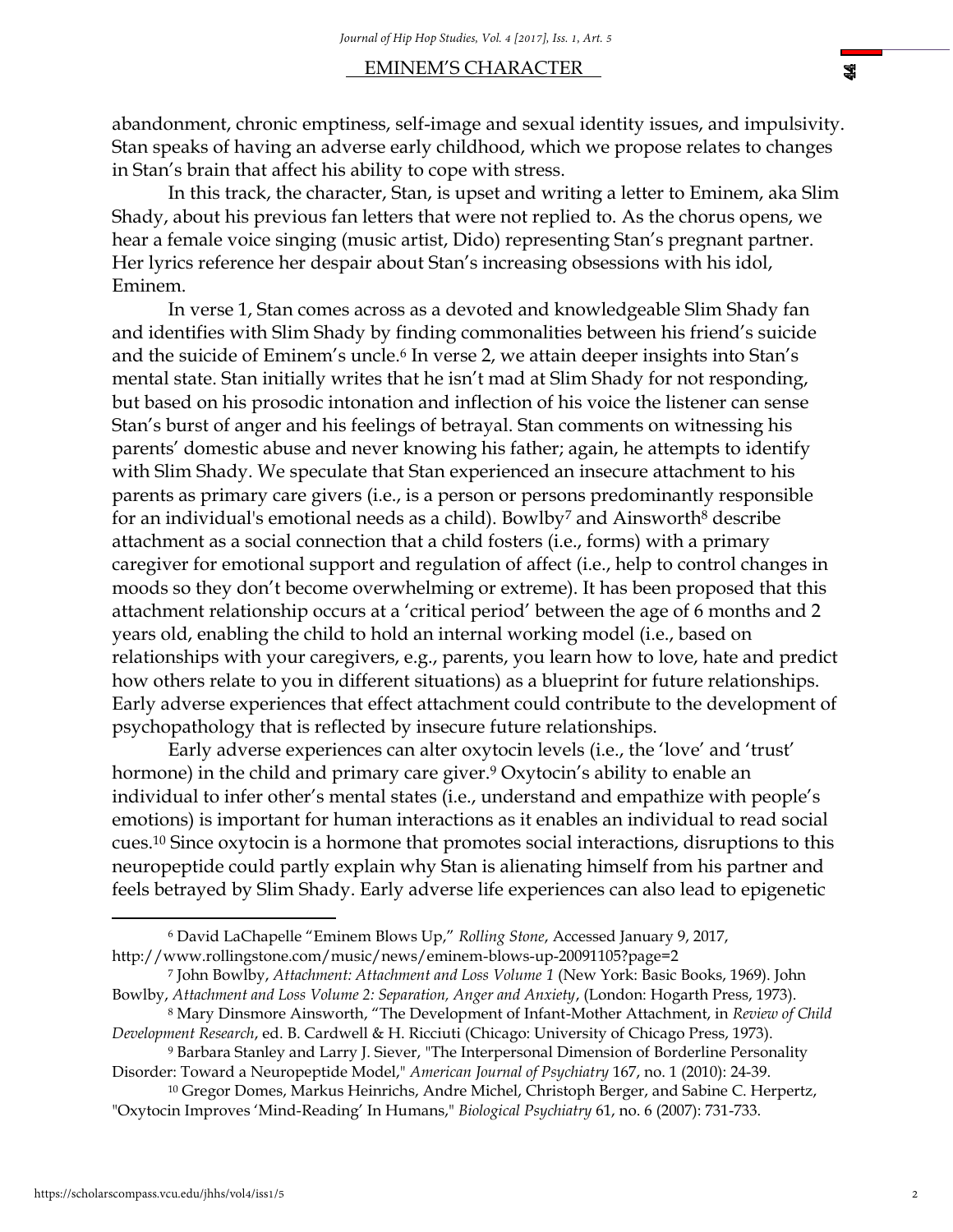alterations (i.e., loose chemical tags which attach to certain parts of DNA switching harmful or protective genes on or off; for example, switching the glucocorticoid receptor gene on, which leads to increased activity in the stress pathways in the brain and body). For example, childhood maltreatment can lead to altered epigenetics (called DNA methylation) of the glucocorticoid receptor gene (i.e., which produces the 'stress' hormone), resulting in an exaggerated hypothalamic–pituitary–adrenal axis (aka the HPA axis; i.e., the brain's stress pathway) response to stressors.<sup>11</sup> Such factors may interfere with Stan's ability to moderate stress. Evidence suggests that oxytocin helps to decrease excessive HPA axis activity (consequently decreasing stress response); if oxytocin levels are relatively low then this can lead to an overactive HPA axis with possible pathological outcomes.<sup>12</sup> Early childhood experiences can alter brain-derived neurotrophic factor (BDNF; i.e., 'brain fertilizer') gene expression via epigenetic mechanisms<sup>13</sup> leading to a reduction in the size of the hippocampus, making this brain region less effective at controlling HPA axis activity.<sup>14</sup>

Stan speaks about his "Slim Shady" tattoo on his chest; this can be regarded by some as being unusual and possibly considered taboo from a machismo-promoting Hip Hop cultural perspective. We speculate that Stan may be experiencing problems with his sexual identity: 'P.S. We should be together too'. This could hint at Stan's possible homosexuality. Stan also talks about cutting himself to get a "sudden rush", which could be a form of self-medication. Stan might be managing his nasty/unpleasant feelings through increasing endogenous opioid peptides (i.e., 'feel good' chemicals which are released during exercise for example), creating a "feel good" sense of euphoria. Research revealed that cluster B Borderline Personality Disorder (BPD)<sup>15</sup> patients who self-harm have low levels of opioid peptides in the cerebrospinal fluid. It has been hypothesised that low levels of opioid peptides and compensatory upregulation (i.e., increased number of receptors) of opioid peptide receptors in BPD patients who self-harm produces a heightened response of receptors to opioid peptide release in response to pain. This would provide self-soothing, euphoric calmness and analgesia effects for the pain after cutting. There appears to be an idealization of Slim

l

<sup>11</sup> N Perroud, A Paoloni-Giacobino, P Prada, E Olié, A Salzmann, R Nicastro, and S Guillaume et al. "Increased Methylation Of Glucocorticoid Receptor Gene (NR3C1) In Adults With A History Of Childhood Maltreatment: A Link With The Severity And Type Of Trauma," *Translational Psychiatry* 12, no. 1 (2011): e59.

<sup>12</sup> Markus Heinrichs, Thomas Baumgartner, Clemens Kirschbaum, and Ulrike Ehlert, "Social Support and Oxytocin Interact to Suppress Cortisol and Subjective Responses To Psychosocial Stress," *Biological Psychiatry* 54, (2003)

<sup>13</sup> Tania L. Roth, Farah D. Lubin, Adam J. Funk, and J. David Sweatt, "Lasting Epigenetic Influence of Early-Life Adversity On The BDNF Gene," *Biological Psychiatry* 65, no. 9 (2009): 760-769.

<sup>14</sup> James P. Herman, Michelle M. Ostrander, Nancy K. Mueller, and Helmer Figueiredo, "Limbic System Mechanisms of Stress Regulation: Hypothalamo-Pituitary-Adrenocortical Axis" *Progress in Neuro-Psychopharmacology and Biological Psychiatry* 29, no. 8 (2005): 1201-1213.

<sup>15</sup> Alan R. Prossin, Tiffany M. Love, Robert A. Koeppe, Jon-Kar Zubieta, and Kenneth R. Silk, "Dysregulation of Regional Endogenous Opioid Function In Borderline Personality Disorder," *American Journal of Psychiatry* 167, no. 8 (2010): 925-933.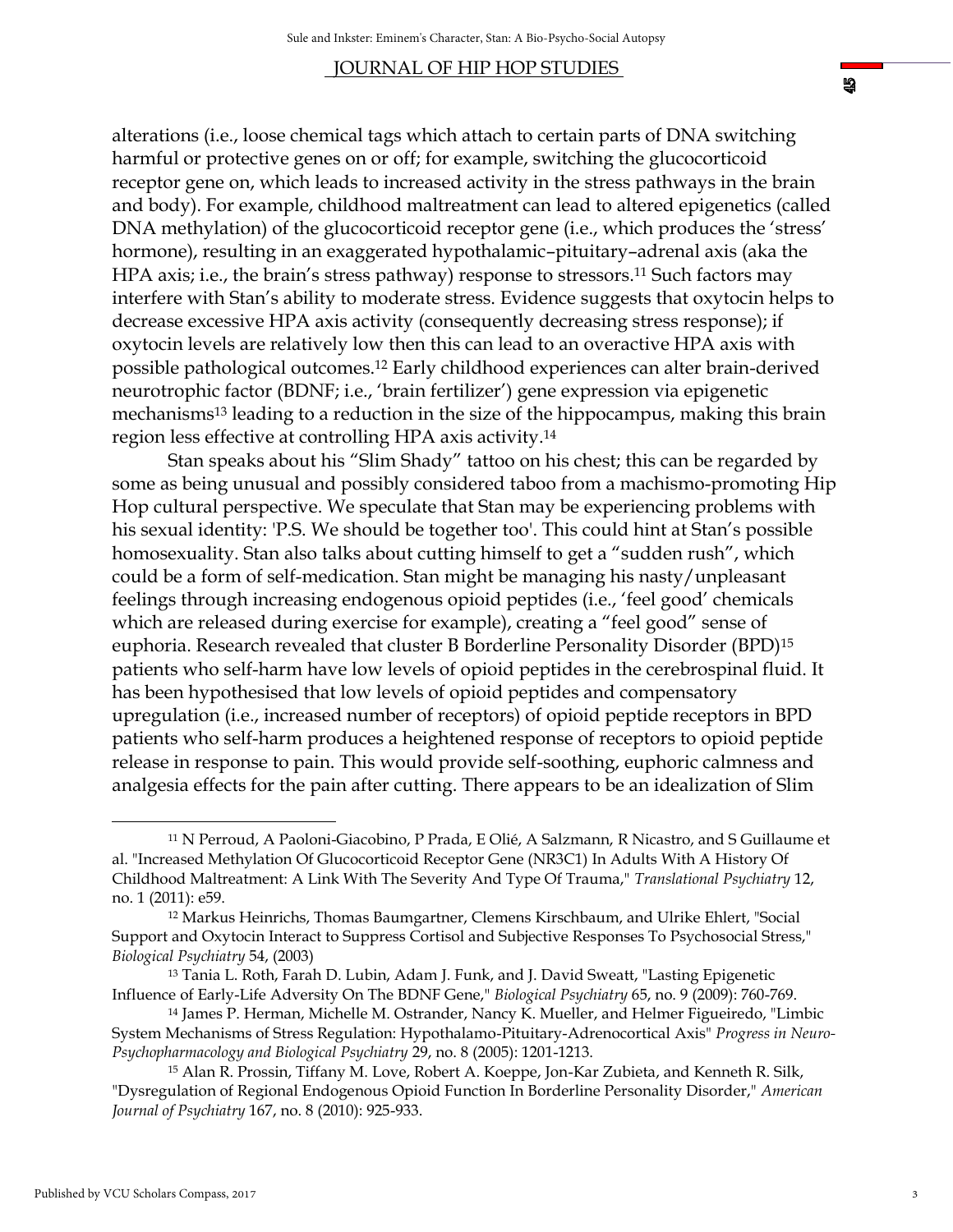### EMINEM'S CHARACTER .

Shady as evidenced by Stan's words 'everything you say is real'; Stan is spending increasingly more time devoted to Slim Shady, neglecting his pregnant partner.

Stan's anger and perceived betrayal escalates in verse 3. His tone and actions suggest he now devalues Slim Shady (e.g., ripping Slim Shady's pictures off his walls). We speculate this reflects a phenomenon called 'splitting', highlighted by object relation therapist Melanie Klein,<sup>16</sup> who described this phenomenon of a child experiencing the "good breast mother" (i.e., a mother that is able to satisfy the child's needs all the time) as being different from the "bad breast mother" (i.e., a mother that is unable to satisfy the child's needs therefore letting the child down) depending on if the child's needs are met (i.e., paranoid schizoid position). As the child matures he/she is able to integrate the mother as a cohesive whole, leading to the 'depressive position'. The child sees both types of mothers (i.e., good and bad) as two different mothers initially but with maturity the child realizes that they are one/the same and the child feels disappointed (i.e., 'depressive position'). It is postulated that failure of an individual to integrate a cohesive view of themselves or others, could lead to polarized views of others with subsequent disappointment with that person.

Stan is now driving impulsively and recklessly over the speed limit whilst intoxicated. There is evidence Stan has taken an overdose of "downers" (e.g., benzodiazepines, opiates etc.) and feeling "drowsy."<sup>17</sup> Notably, when Eminem was interviewed he discusses his addiction to "downers" (e.g., zopiclone, hydrocodone, diazepam and his methadone overdose). There is evidence of aggressive behaviour as it becomes apparent that Stan's pregnant partner is tied-up in the trunk of the car. Stan blames this situation on Slim Shady's rejection. Throughout verse 3, Stan riles against perceived betrayal, abandonment and rejection from Slim Shady and seeks to punish him for this. It appears that his intention is to end his life by driving over the bridge, killing himself, his partner and their unborn child. The scene ends with Stan's realization that his recorded message to Slim Shady might not reach him, illustrating poor planning and impulsivity.

Through these verses, we speculate that Stan is probably suffering with emotionally unstable personality disorder of the borderline type as evidenced by selfharm, overdose, fear of abandonment, chronic emptiness, self-image and sexual identity issues and impulsivity;<sup>18</sup> these recurrent themes are likely to be long standing issues. We speculate that Stan's early childhood neglect and psychological trauma have led to chemical changes in his brain making him less able to cope with stress and difficulty in developing trusting relationships. Such factors may have led Stan to self-medicate by cutting himself to deal with his unpleasant, distressing feelings, which, taken together,

l

<sup>16</sup> Melanie Klein, "Notes on Some Schizoid Mechanisms," in *Envy and Gratitude and Other Works 1946-1963*, (London: Hogarth Press and the Institute of Psycho-Analysis, 1975).

<sup>17</sup> Shaheem Reid, "Eminem Admits He 'Almost Died' From Drug Overdose," *MTV New*s, Accessed December 6, 2016, http://www.mtv.com/news/1610557/eminem-admits-he-almost-diedfrom-drug-overdose/

<sup>&</sup>lt;sup>18</sup> World Health Organization: The ICD-10 classification of mental and behavioral disorders: clinical descriptions and diagnostic guidelines, Geneva, 1992.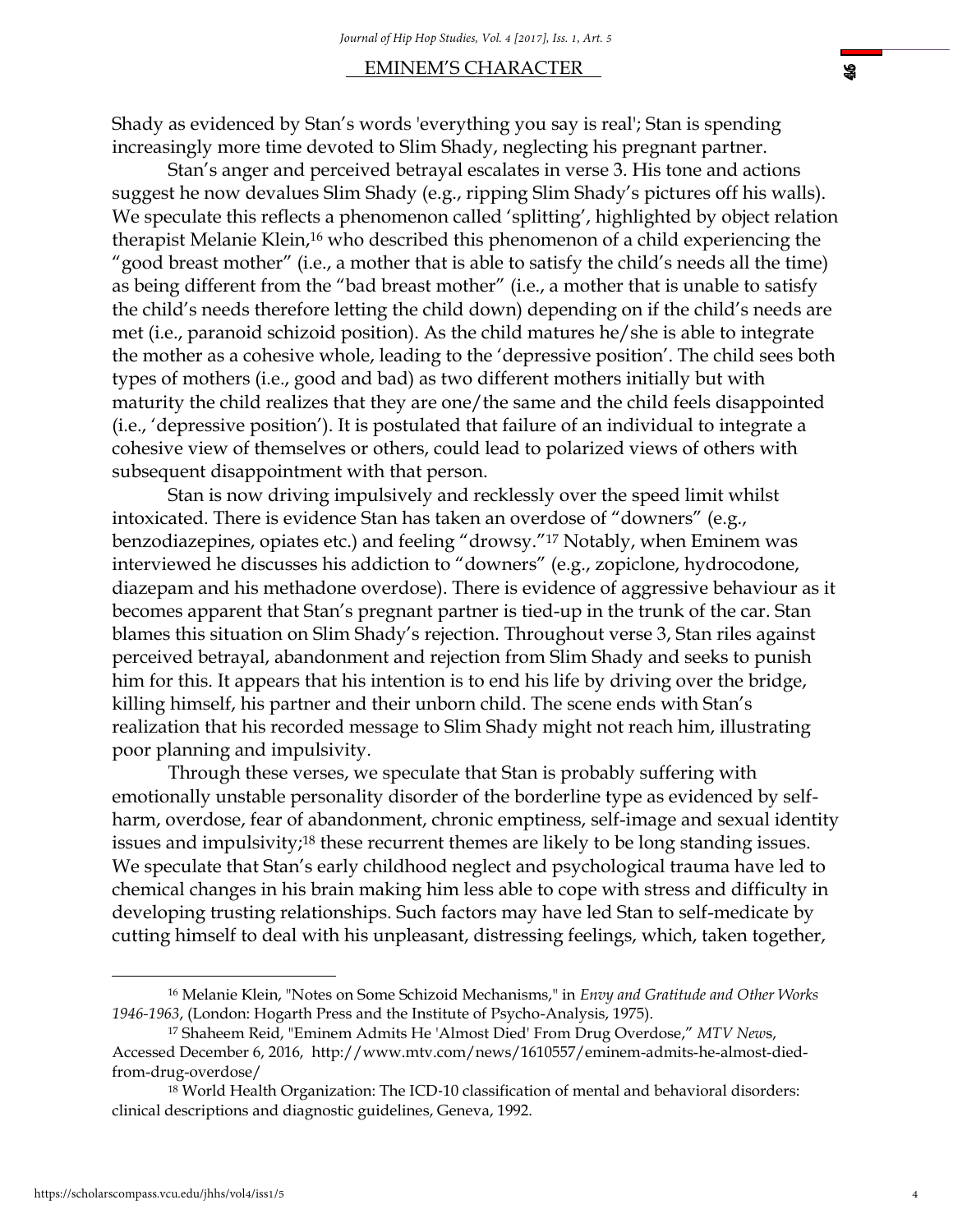could infer a potential diagnosis of emotionally unstable personality disorder of the borderline type.

We highlight the feasibility of using Hip Hop lyrics to open up dialogues in mental health. In this article, we have speculated on the possibilities of mental health problems and diagnoses in a fictitious character; however, diagnosing a mental health disorder is a complex process and clinicians who diagnose mental health disorders take information from patients and obtain collateral history from close relationships around them. We also need to stress that we are not attributing violent acts to a significant number of people with mental health problems, and are aware of the vulnerability and stigma faced by people experiencing mental health problems. The social venture, HIP HOP PSYCH, generates material available for use by practitioners in order to open up youth-focused dialogues with patients.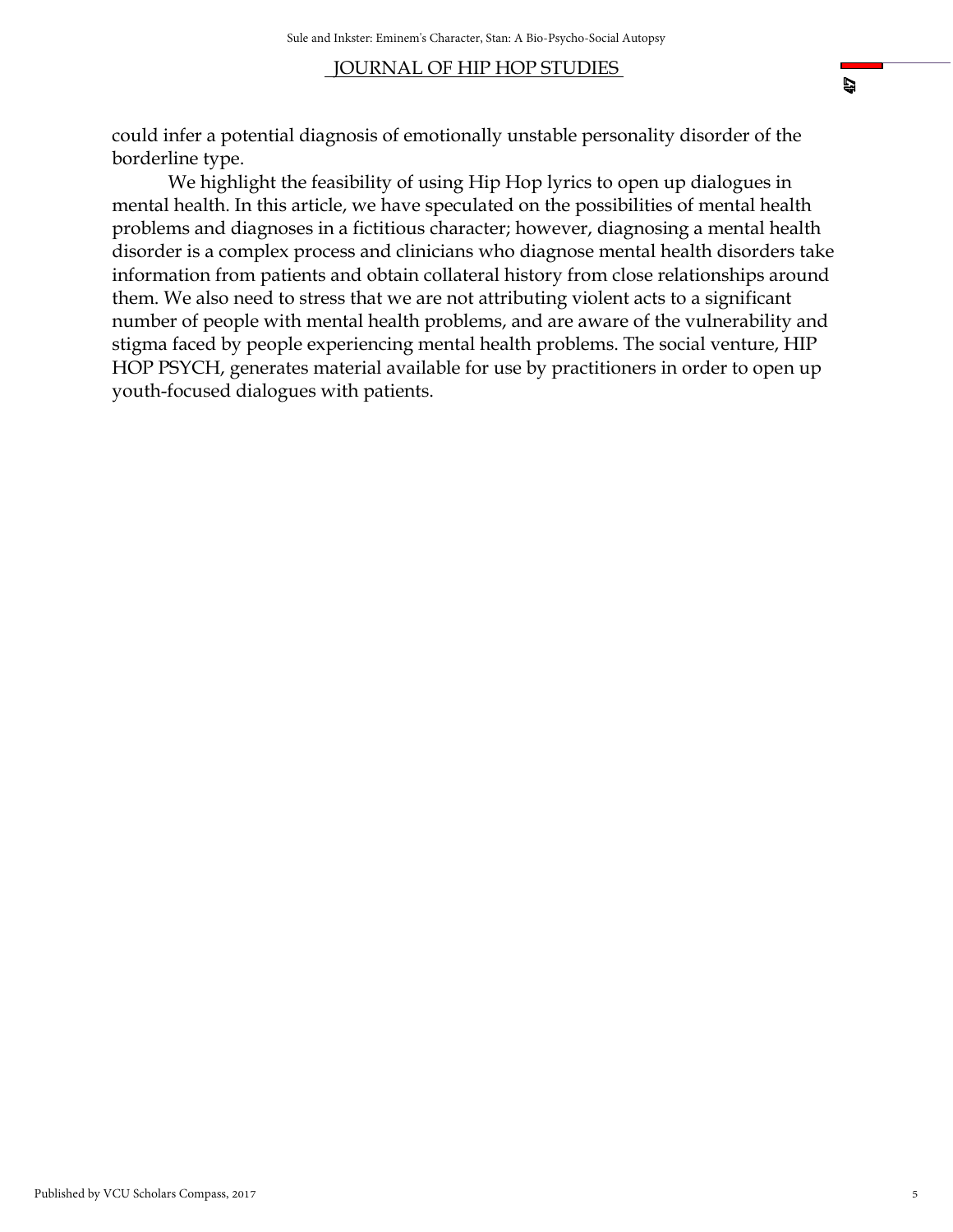#### EMINEM'S CHARACTER .

#### **Bibliography**

Ainsworth, Mary Dinsmore. "The Development of Infant-Mother Attachment." *Review of Child Development Research* 3, (1973): 1-94.

Bowlby, John. *Attachment: Attachment and Loss Volume 1*. New York: Basic Books, 1969.

- -- *Attachment and Loss Volume 2: Separation, Anger and Anxiety*. New York: Hogarth Press, 1973.
- Cantor, Paul. "Eminem Is the Hottest MC in the Game!" *MTV News*. Accessed January 5. http://www.mtv.com/news/1650705/eminem-is-the-hottest-mc-in-the-game/.
- Domes, Gregor, Markus Heinrichs, Andre Michel, Christoph Berger, and Sabine C. Herpertz. "Oxytocin Improves 'Mind-Reading' In Humans." *Biological Psychiatry* 61, no. 6 (2007): 731-733.
- EminemVevo. "Eminem Stan (Long Version) Ft. Dido". *YouTube*. Accessed December 14, 2016. https://www.youtube.com/watch?v=gOMhN-hfMtY.
- Heinrichs, Markus, Thomas Baumgartner, Clemens Kirschbaum, and Ulrike Ehlert. "Social Support and Oxytocin Interact to Suppress Cortisol and Subjective Responses to Psychosocial Stress". *Biological Psychiatry* 54, no. 12 (2003): 1389- 1398.
- Herman, James P., Michelle M. Ostrander, Nancy K. Mueller, and Helmer Figueiredo. "Limbic System Mechanisms of Stress Regulation: Hypothalamo-Pituitary-Adrenocortical Axis." *Progress in Neuro-Psychopharmacology and Biological Psychiatry* 29, no. 8 (2005): 1201-1213.
- Klein, Melanie. "Notes on some Schizoid Mechanisms." *Envy and Gratitude and other Works 1946-1963.* Great Britain: Hogarth Press and the Institute of Psycho-Analysis, 1975.
- LaChapelle, David. "Eminem Blows Up". 2017. *Rolling Stone*. Accessed January 9, 2017. http://www.rollingstone.com/music/news/eminem-blows-up-20091105?page=2.
- Montgomery, James. "Eminem Is the Best-Selling Artist of the Decade". *MTV News*. Accessed January 5, 2017. [http://www.mtv.com/news/1627833/eminem-is-the](http://www.mtv.com/news/1627833/eminem-is-the-best-selling-artist-of-the-decade)[best-selling-artist-of-the-decade.](http://www.mtv.com/news/1627833/eminem-is-the-best-selling-artist-of-the-decade)